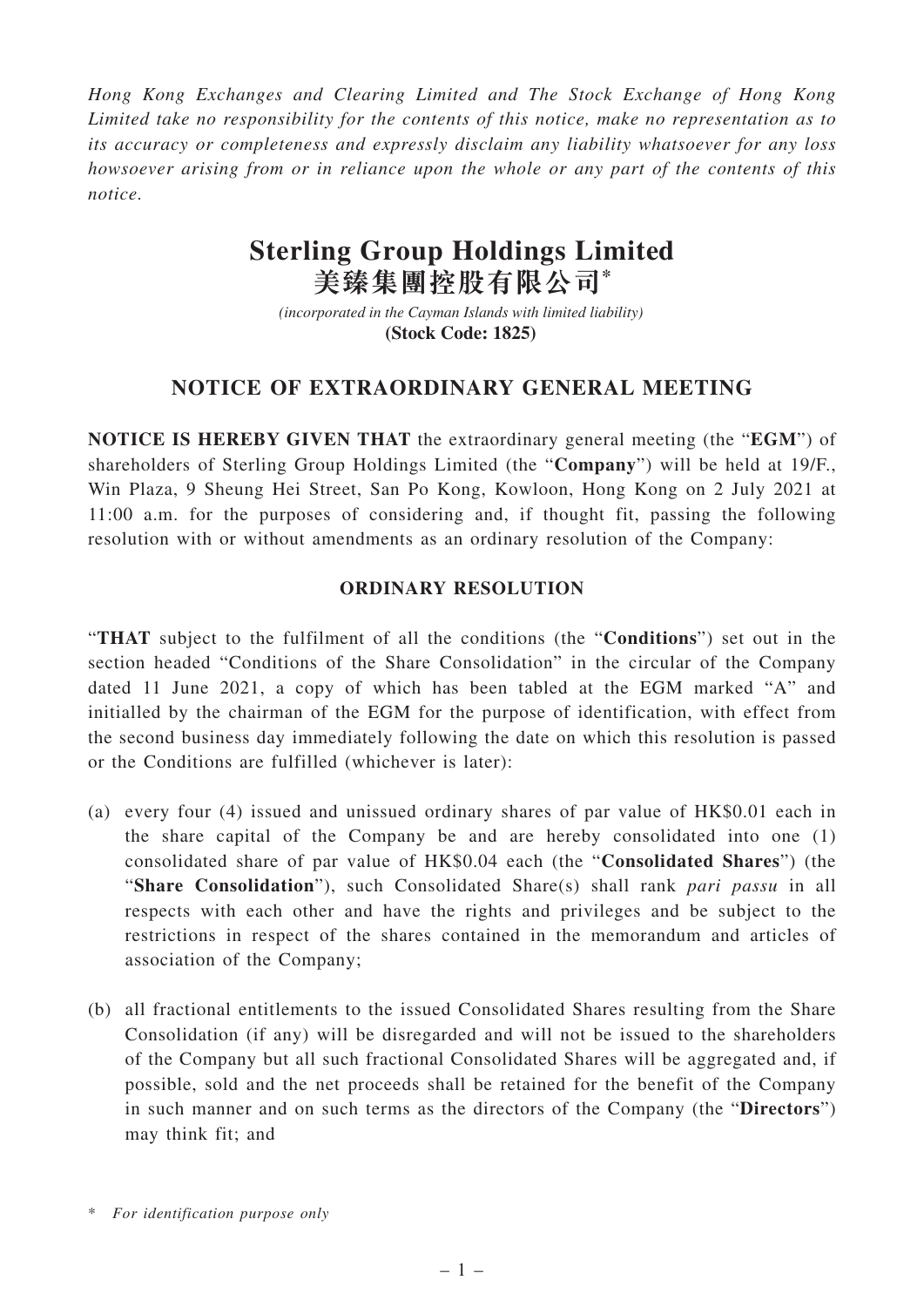(c) any one of the Directors be and is hereby authorised to do all such acts and things and sign, execute and deliver all documents (including affixing the common seal of the Company if appropriate) he or she considers necessary, desirable or expedient to give effect to the Share Consolidation and the transactions contemplated thereunder."

> By Order of the Board **Sterling Group Holdings Limited Choi Siu Wai William**

*Chairman*

Hong Kong, 11 June 2021

*Registered Office:* 2nd Floor, Century Yard Cricket Square P.O. Box 902 Grand Cayman KY1-1103 Cayman Islands

*Headquarters and principal of business in Hong Kong:* 18–19/F, Win Plaza 9 Sheung Hei Street San Po Kong Kowloon Hong Kong

*Notes:*

- 1. Any member of the Company entitled to attend and vote at the above meeting may appoint another person as his proxy to attend and to vote instead of him. A proxy need not be a member of the Company.
- 2. All resolution(s) at the EGM will be taken by way of poll pursuant to the Listing Rules and the results of the poll will be published on the websites of Hong Kong Exchanges and Clearing Limited and the Company in accordance with the Listing Rules.
- 3. Where there are joint registered holders of any share of the Company, any one of such persons may vote at the meeting, either personally or by proxy, in respect of such share as if he were solely entitled thereto; but if more than one of such joint holders be present at the meeting, the vote of the senior who tenders a vote, whether in person or by proxy, shall be accepted to the exclusion of the votes of the other joint holders, and for this purpose seniority shall be determined by the order in which the names stand in the register of members of the Company in respect of the joint holding.
- 4. In order to be valid, the form of proxy duly completed and signed in accordance with the instructions printed thereon together with the power of attorney or other authority, if any, under which it is signed or a certified copy thereof must be delivered to the office of the Company's Hong Kong branch share registrar and transfer office, Tricor Investor Services Limited at Level 54, Hopewell Centre, 183 Queen's Road East, Hong Kong not less than 48 hours before the time appointed for holding the meeting or any adjournment thereof. Delivery of the form of proxy shall not preclude a member from attending and voting in person at the EGM and in such event, the form of proxy shall be deemed to be revoked.
- 5. A form of proxy for use at the meeting is being despatched to the shareholders of the Company together with a copy of this notice.